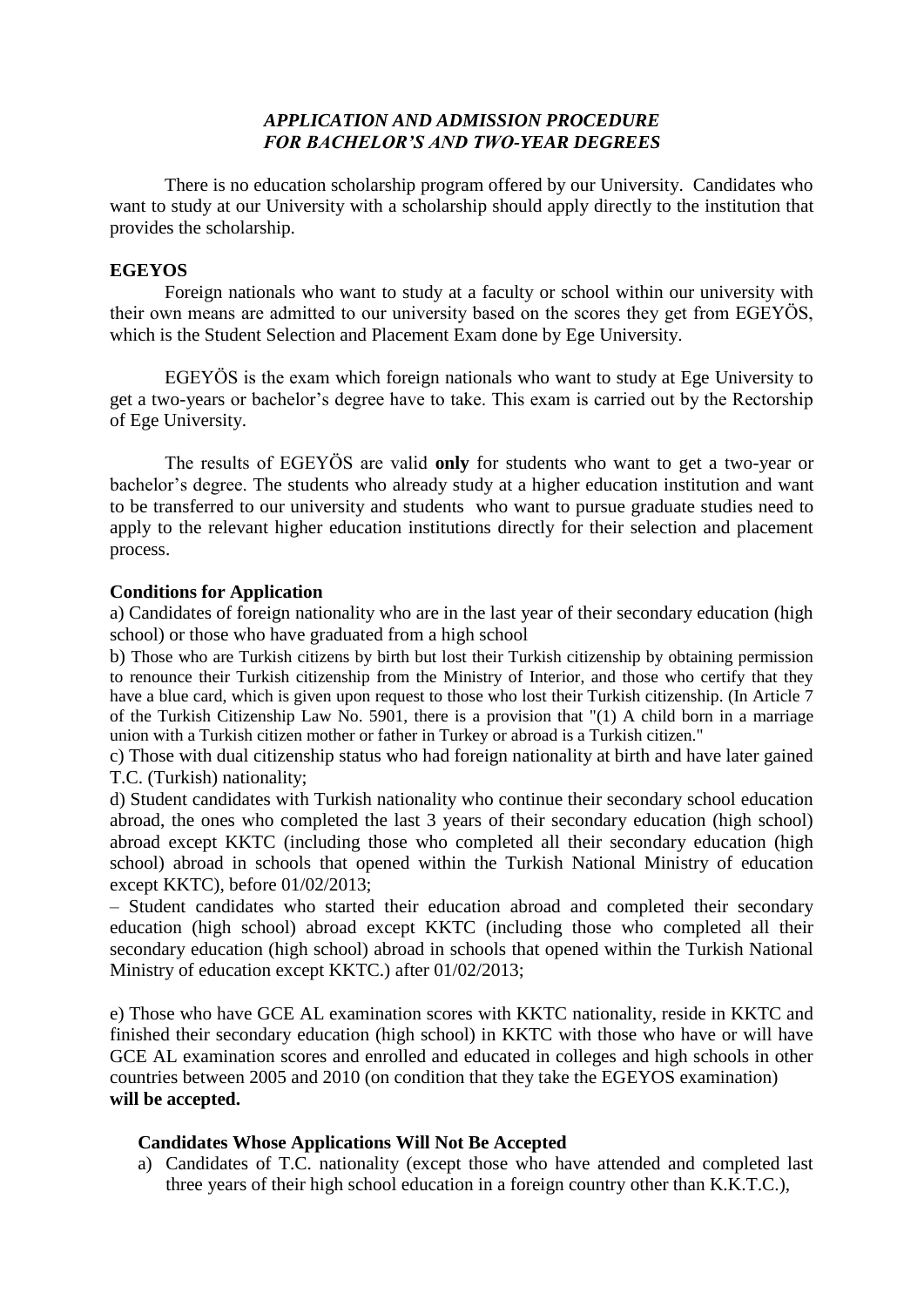- b) Those with KKTC nationality (except those who completed all their secondary education in KKTC high schools and have a GCE AL examination scores and those who have or will have GCE AL examination scores and enrolled and educated in colleges and high schools in other countries between 2005 and 2010),
- c) As defined in "EGEYÖS Directive, article 9-subparagraph b", dual citizens who are Turkish citizen at birth (except those who provide the conditions in article 9 subparagraph)
- d) Dual citizens, one of whose nationality is KKTC (except those who completed all their secondary education in KKTC high schools and have a GCE AL examination scores and those who have or will have GCE AL examination scores and enrolled and educated in colleges and high schools in other countries between 2005 and 2010),
- e) Those with Turkish nationality or dual citizens who are Turkish citizen at birth, as defined in "EGEYÖS Directive, article 9-subparagraph b", who attend schools within the Embassies in Turkey and foreign high schools located in Turkey

### **will not be accepted.**

## **Things to do for Application.**

- f) The candidates who want to apply for EGEYÖS can do so without coming to the university in person. They do not need to send documents through mail or cargo, either.
- g) Yet, the applicants need to send the money amount mentioned on our website (www.oidb.ege.edu.tr) to the relevant bank account and fill in the EGEYÖS application form which will be accessible by them. The bank account number can be seen on the website.
- h) It is necessary that the applicants read the EGEYÖS guide carefully before filling in the form.
- i) Once the candidates fill in the EGEYÖS Application Form and push the "save" button, they will see the warning message "Your application has been accepted – Başvurunuz kabul edilmiştir". When they see this warning message, they are required to print out the application form and use it as an official pass to be able to take the exam on the date mentioned.

#### **Acceptance of Students From Abroad**

Students who gets 40 points or more from regarding test score of EGEYOS are placed according to the results of top-down sequencing of points within the framework of the quota of corresponding program. Placements based upon a program are carried based on the national threshold of 20% within the framework of the quotas that are announced beforehand. Candidates who gave preference to programs which are determined by OSYM that accept students with special aptitude tests (Physical Education and Sports School's and Turkish Music Conservatory's programs), must have 40 points or more from EGEYOS in order to attend the special aptitude test. These candidates must follow the special aptitude test timetable of the corresponding school for the special aptitude test and apply for the school in person. Placement is made considering the EGEYOS score to the programs outside the programs that accept students with special aptitude test. In case of a tie in placement scores, placement procedure is done firstly according to the secondary school grade point average and secondly to the preference order. In case of a tie after these, younger candidate is chosen. Candidates are placed to only one program. Placement starts with candidate's first preferences regardless of whether he or she attended to the special aptitude test. In case the quotas are not filled or no application is made, only one (according to the principal placement basis)